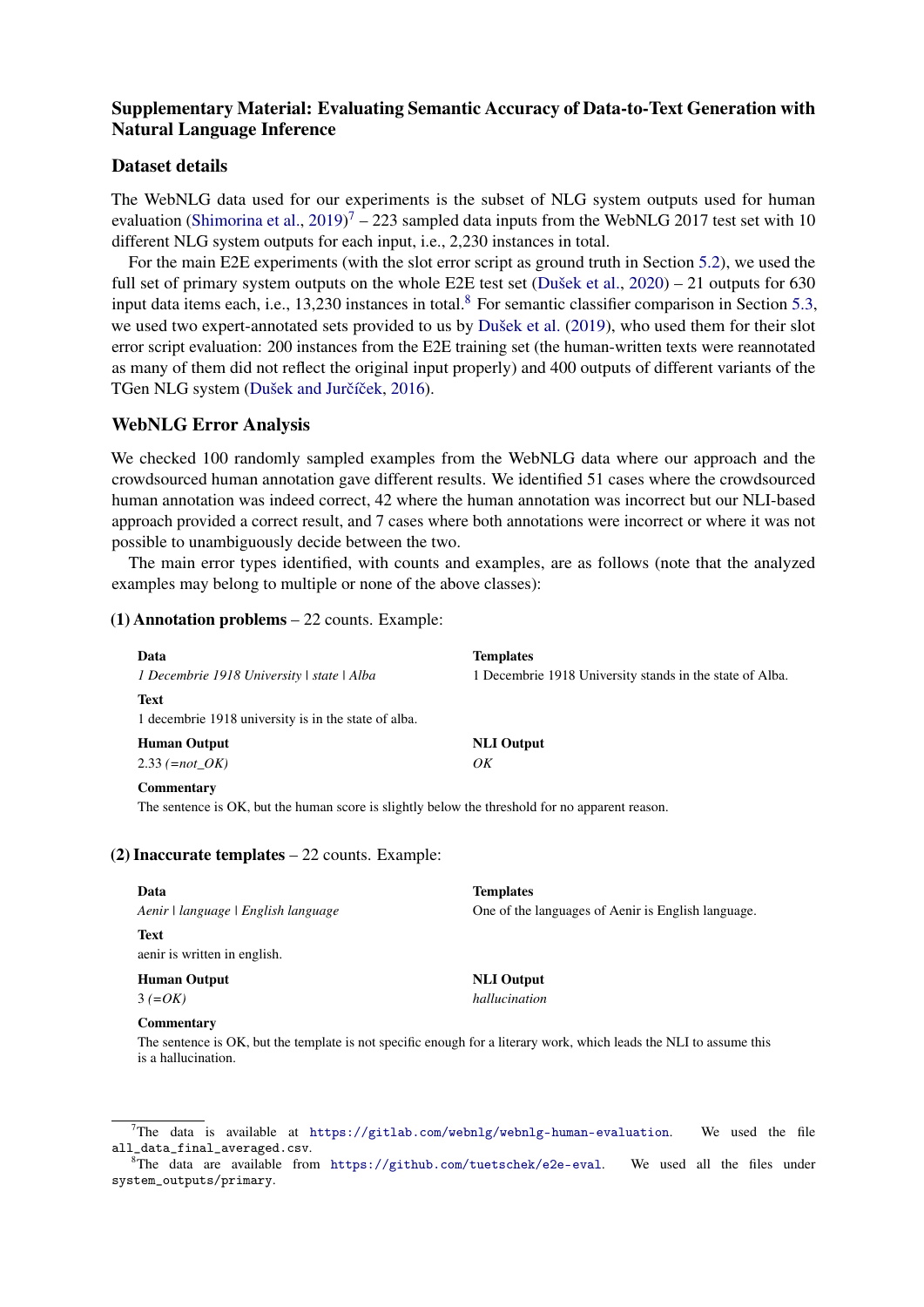## (3) Disfluent or disorganized sentences – 14 counts. Example:

| Data                                    | <b>Templates</b>                                       |
|-----------------------------------------|--------------------------------------------------------|
| Spain   leaderName   Felipe VI of Spain | the name of the leader of Spain is Felipe VI of Spain. |
| Ajoblanco   region   Andalusia          | Ajoblanco can be found Andalusia.                      |
| Andalusia   leaderName   Susana Díaz    | the name of the leader of Andalusia is Susana Díaz.    |
| Ajoblanco   country   Spain             | Ajoblanco is situated within Spain.                    |
| Spain   demonym   Spaniards             | The demonym for natives of Spain is Spaniards.         |

#### Text

ajoblanco is a spanish dish that originates andalusia , where the leader is susana diaz. felipe vi is the leader of spain , where the people that live there are called spaniards.

# Human Output NLI Output

2.33 *(=not\_OK) OK*

#### **Commentary**

The sentence is OK, but not completely fluent and not very well organized (some of the facts are not very related). This probably leads to the lower human score, but doesn't cause any problems to the NLI.

## (4) Value format errors – 7 counts. Example:

| Data                                                | <b>Templates</b>                                              |
|-----------------------------------------------------|---------------------------------------------------------------|
| Asterix (comicsCharacter)   creator   René Goscinny | The creator of Asterix (comicsCharacter) is René<br>Goscinny. |
| René Goscinny   nationality   French people         | René Goscinny was French people.                              |
| Asterix (comicsCharacter)   creator   Albert Uderzo | The creator of Asterix (comics Character) is Albert Ud-       |
|                                                     | erzo.                                                         |

NLI Output

## Text

asterix was created by rené goscinny and albert uderzo, the former being a french national.

|  |  | <b>Human Output</b> |  |
|--|--|---------------------|--|
|  |  |                     |  |

2.5 *(=OK) omission*

## Commentary

The sentence is OK, but the format of the values is not maintained in the text ("comicsCharacter" is missing). The NLI treats this as an omission. Similar cases involve also e.g. number formatting.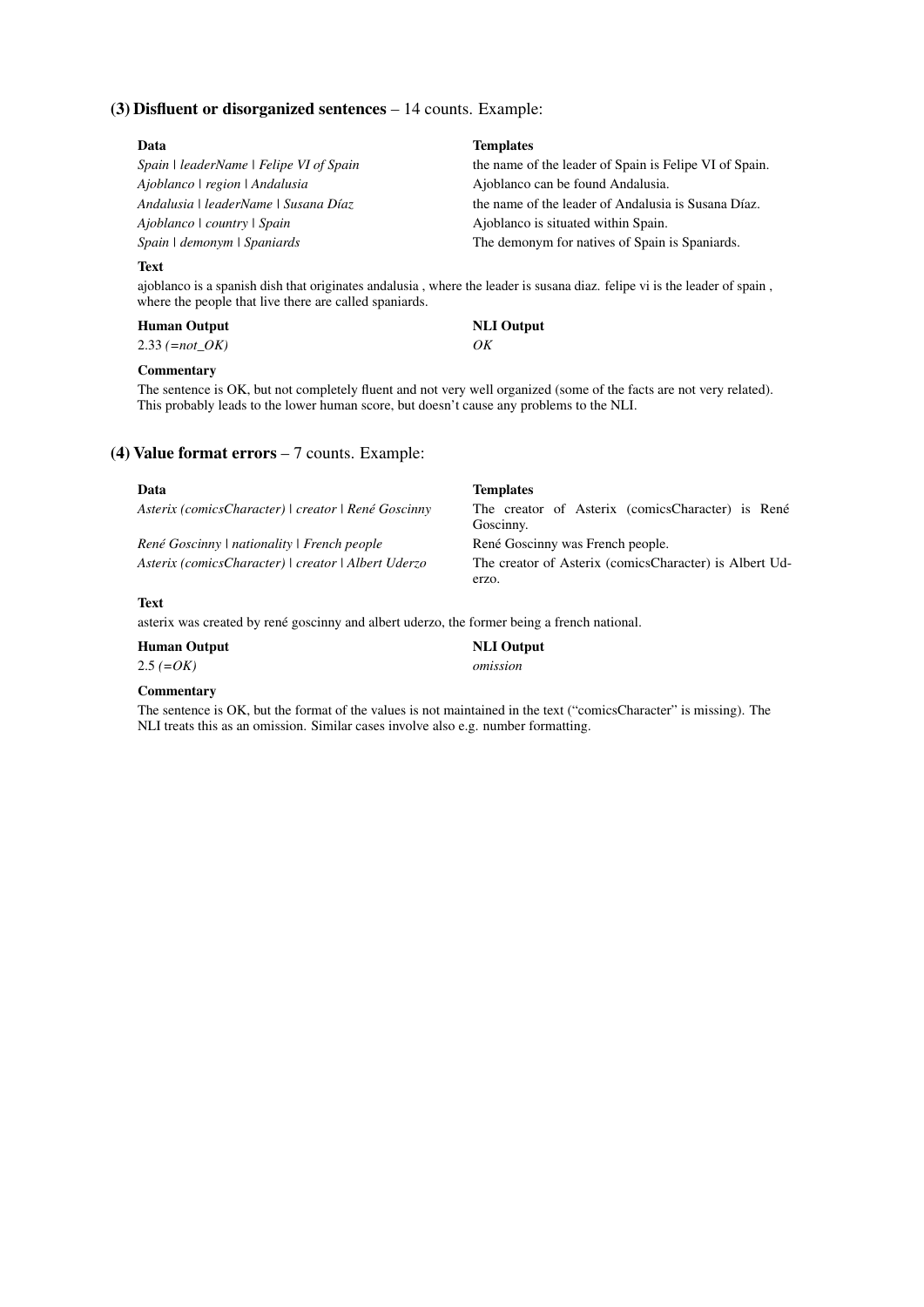## E2E Error Analysis

We checked 100 randomly sampled examples from the E2E data where our approach and the slot error script gave different results. We identified 34 cases where the slot error script was indeed correct, 45 where the script was incorrect but our NLI-based approach provided a correct result, and 18 cases where both annotations were incorrect or where it was not possible to unambiguously decide between the two.

The main error types identified, with counts and examples, are as follows (note that the analyzed examples may belong to multiple or none of the above classes):

## (1) Value interpretation problems – 40 counts. Example:

| Data                                                   | <b>Templates</b>                                   |
|--------------------------------------------------------|----------------------------------------------------|
| The Punter $\vert$ eat type $\vert$ restaurant         | The Punter is a restaurant.                        |
| The Punter $\vert$ food $\vert$ Indian                 | The Punter serves Indian.                          |
| The Punter $\vert$ price range $\vert$ high            | The Punter is in the high price range.             |
| The Punter   rating   average                          | The Punter has average customer rating.            |
| The Punter $ $ area $ $ city centre                    | The Punter is located in the city centre.          |
| The Punter $\vert$ family friendly $\vert$ no          | The Punter is not family-friendly.                 |
| The Punter $\vert$ near $\vert$ Express by Holiday Inn | The Punter is located near Express by Holiday Inn. |

#### Text

The Punter is a high priced, average rated, adult only Indian restaurant located near Express by Holiday Inn in the city centre.

| <b>Slot Error Script</b> | <b>NLI</b> Output |
|--------------------------|-------------------|
| OK                       | hallucination     |

#### **Commentary**

The text uses "adult only" to verbalize *family-friendly=no*, which is generally considered correct in the E2E dataset. However, the NLI treats this as hallucination ("adult only" does not necessarily follow from "is not family friendly").

#### (2) Incorrect patterns in the slot error script  $-33$  counts. Example:

| Data                                               | <b>Templates</b>                            |
|----------------------------------------------------|---------------------------------------------|
| The Cricketers $\vert$ eat type $\vert$ restaurant | The Cricketers is a restaurant.             |
| The Cricketers   food   Chinese                    | The Cricketers serves Chinese.              |
| The Cricketers   price range   cheap               | The Cricketers is in the cheap price range. |
| The Cricketers   rating   average                  | The Cricketers has average customer rating. |
| The Cricketers   area   riverside                  | The Cricketers is located in the riverside. |
| The Cricketers $\vert$ family friendly $\vert$ yes | The Cricketers is family-friendly.          |
| The Cricketers   near   All Bar One                | The Cricketers is located near All Bar One. |

#### Text

Cheap Chinese food for all the family can be found at The Cricketers restaurant, near All Bar One, in the riverside area. Average ratings.

| <b>Slot Error Script</b> | <b>NLI</b> Output |
|--------------------------|-------------------|
| omission                 | OK                |

#### Commentary

The slot error script considers *family-friendly=yes* as missing – it probably does not include the pattern "for all the family". NLI has no problems handling this.